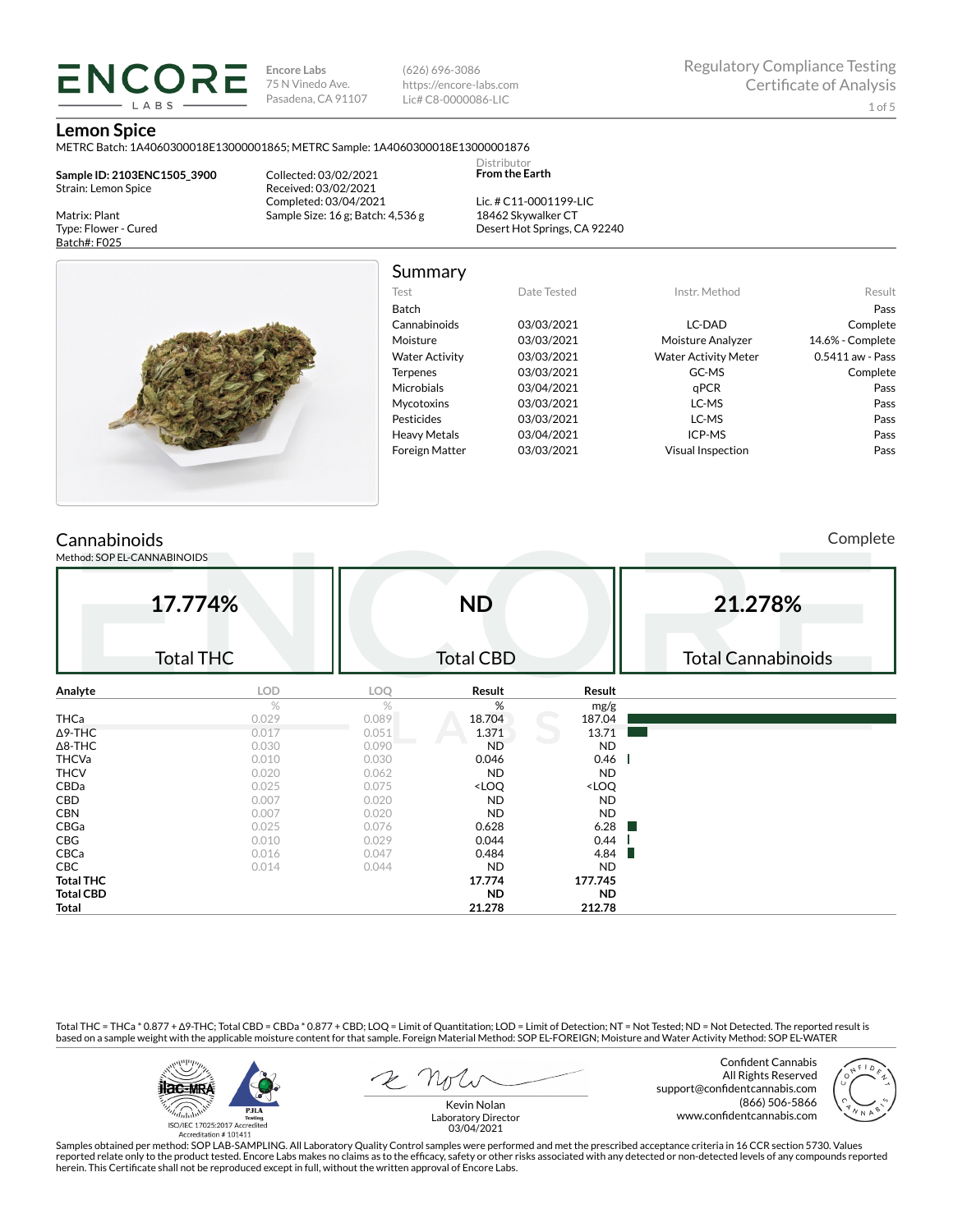**ENCORE Encore Labs** 75 N Vinedo Ave. Pasadena, CA 91107

(626) 696-3086 https://encore-labs.com Lic# C8-0000086-LIC

### **Lemon Spice**

LABS

METRC Batch: 1A4060300018E13000001865; METRC Sample: 1A4060300018E13000001876

| Sample ID: 2103ENC1505 3900<br>Strain: Lemon Spice    | Collected: 03/02/2021<br>Received: 03/02/2021<br>Completed: 03/04/2021 | Distributor<br><b>From the Earth</b><br>Lic. # C11-0001199-LIC |                              |               |  |  |  |
|-------------------------------------------------------|------------------------------------------------------------------------|----------------------------------------------------------------|------------------------------|---------------|--|--|--|
| Matrix: Plant<br>Type: Flower - Cured<br>Batch#: F025 | Sample Size: $16$ g; Batch: $4,536$ g                                  | 18462 Skywalker CT                                             | Desert Hot Springs, CA 92240 |               |  |  |  |
| Terpenes                                              |                                                                        |                                                                |                              |               |  |  |  |
| Method: SOP EL-TERPENES                               |                                                                        |                                                                |                              |               |  |  |  |
| Analvte                                               | LOD                                                                    | LOO                                                            | <b>Result</b>                | <b>Result</b> |  |  |  |

| Analyte             | LUD.  | LUY   | <b>Result</b>                                            | <b>Result</b>                |  |
|---------------------|-------|-------|----------------------------------------------------------|------------------------------|--|
|                     | $\%$  | $\%$  | %                                                        | mg/g                         |  |
| β-Myrcene           | 0.002 | 0.012 | 0.577                                                    | 5.77                         |  |
| $\alpha$ -Pinene    | 0.001 | 0.012 | 0.278                                                    | 2.78                         |  |
| δ-Limonene          | 0.002 | 0.012 | 0.240                                                    | 2.40                         |  |
| β-Caryophyllene     | 0.003 | 0.012 | 0.151                                                    | 1.51                         |  |
| $\beta$ -Pinene     | 0.001 | 0.012 | 0.144                                                    | 1.44                         |  |
| $\alpha$ -Humulene  | 0.002 | 0.012 | 0.042                                                    | 0.42                         |  |
| Linalool            | 0.002 | 0.012 | 0.039                                                    | 0.39                         |  |
| trans-Nerolidol     | 0.001 | 0.007 | 0.034                                                    | 0.34                         |  |
| α-Bisabolol         | 0.002 | 0.012 | 0.029                                                    | 0.29                         |  |
| Ocimene             | 0.002 | 0.012 | 0.025                                                    | 0.25                         |  |
| $\alpha$ -Terpinene | 0.002 | 0.012 | ND.                                                      | ND                           |  |
| Camphene            | 0.001 | 0.012 | <loq< td=""><td><loq< td=""><td></td></loq<></td></loq<> | <loq< td=""><td></td></loq<> |  |
| cis-Nerolidol       | 0.000 | 0.005 | <b>ND</b>                                                | ND.                          |  |
| δ-3-Carene          | 0.001 | 0.012 | <b>ND</b>                                                | ND.                          |  |
| Eucalyptol          | 0.002 | 0.012 | <loq< td=""><td><loq< td=""><td></td></loq<></td></loq<> | <loq< td=""><td></td></loq<> |  |
| y-Terpinene         | 0.002 | 0.012 | <b>ND</b>                                                | ND                           |  |
| Guaiol              | 0.002 | 0.012 | <b>ND</b>                                                | ND.                          |  |
| Isopulegol          | 0.003 | 0.012 | <b>ND</b>                                                | ND.                          |  |
| Terpinolene         | 0.002 | 0.012 | <loq< td=""><td><loq< td=""><td></td></loq<></td></loq<> | <loq< td=""><td></td></loq<> |  |
| Total               |       |       | 1.558                                                    | 15.58                        |  |
|                     |       |       |                                                          |                              |  |

# Primary Aromas



Date Tested: 03/03/2021<br>LOQ = Limit of Quantitation; LOD = Limit of Detection; NT = Not Tested; ND = Not Detected. The reported result is based on a sample weight with the applicable moisture content for that sample.



2 Not

Confident Cannabis All Rights Reserved support@confidentcannabis.com (866) 506-5866 www.confidentcannabis.com



Kevin Nolan Laboratory Director 03/04/2021

Samples obtained per method: SOP LAB-SAMPLING. All Laboratory Quality Control samples were performed and met the prescribed acceptance criteria in 16 CCR section 5730. Values reported relate only to the product tested. Encore Labs makes no claims as to the efficacy, safety or other risks associated with any detected or non-detected levels of any compounds reported<br>herein. This Certificate shall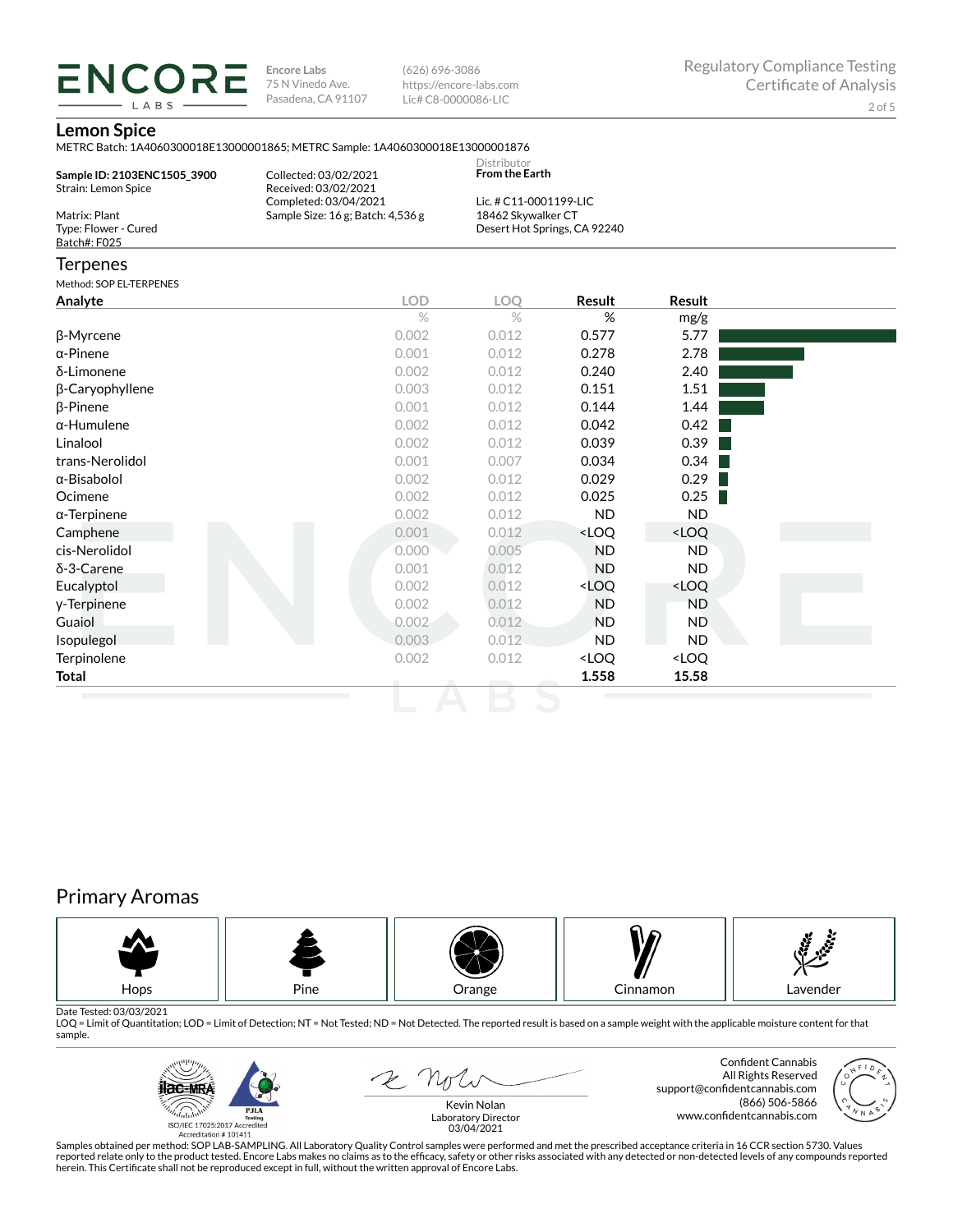**Encore Labs** 75 N Vinedo Ave. Pasadena, CA 91107 (626) 696-3086 https://encore-labs.com Lic# C8-0000086-LIC

> Distributor **From the Earth**

#### **Lemon Spice**

METRC Batch: 1A4060300018E13000001865; METRC Sample: 1A4060300018E13000001876

**Sample ID: 2103ENC1505\_3900** Strain: Lemon Spice Matrix: Plant

**ENCOR** LABS

> Collected: 03/02/2021 Received: 03/02/2021 Completed: 03/04/2021 Sample Size: 16 g; Batch: 4,536 g

Lic. # C11-0001199-LIC 18462 Skywalker CT Desert Hot Springs, CA 92240

### Pesticides

Type: Flower - Cured Batch#: F025

Method: SOP EL-PesticidesLCMS LC-MS

| ᄔᄓᄓ<br>Analyte      | <b>LOD</b> | <b>LOO</b> | Limit          | Result         | <b>Status</b> | Analyte                 | LOD       | LOQ       | Limit          | Result    | <b>Status</b> |
|---------------------|------------|------------|----------------|----------------|---------------|-------------------------|-----------|-----------|----------------|-----------|---------------|
|                     | $\mu$ g/g  | $\mu$ g/g  | $\mu$ g/g      | $\mu$ g/g      |               |                         | $\mu$ g/g | $\mu$ g/g | $\mu$ g/g      | $\mu$ g/g |               |
| Abamectin           | 0.005      | 0.02       | 0.1            | <b>ND</b>      | Pass          | Fludioxonil             | 0.01      | 0.05      | 0.1            | <b>ND</b> | Pass          |
| Acephate            | 0.002      | 0.01       | 0.1            | <b>ND</b>      | Pass          | Hexythiazox             | 0.005     | 0.02      | 0.1            | <b>ND</b> | Pass          |
| Acequinocyl         | 0.01       | 0.02       | 0.1            | <b>ND</b>      | Pass          | Imazalil                | 0.05      | 0.1       | 0.05           | <b>ND</b> | Pass          |
| Acetamiprid         | 0.005      | 0.02       | 0.1            | <b>ND</b>      | Pass          | Imidacloprid            | 0.005     | 0.02      | 5              | <b>ND</b> | Pass          |
| Aldicarb            | 0.05       | 0.1        | 0.05           | <b>ND</b>      | Pass          | Kresoxim Methyl         | 0.005     | 0.02      | 0.1            | <b>ND</b> | Pass          |
| Azoxystrobin        | 0.005      | 0.02       | 0.1            | <b>ND</b>      | Pass          | Malathion               | 0.02      | 0.05      | 0.5            | <b>ND</b> | Pass          |
| <b>Bifenazate</b>   | 0.005      | 0.01       | 0.1            | <b>ND</b>      | Pass          | Metalaxyl               | 0.002     | 0.005     | $\overline{2}$ | <b>ND</b> | Pass          |
| <b>Bifenthrin</b>   | 0.005      | 0.01       | 3              | <b>ND</b>      | Pass          | Methiocarb              | 0.05      | 0.1       | 0.05           | <b>ND</b> | Pass          |
| <b>Boscalid</b>     | 0.02       | 0.05       | 0.1            | <b>ND</b>      | Pass          | Methomyl                | 0.01      | 0.02      | 1              | <b>ND</b> | Pass          |
| Captan              | 0.2        | 0.3        | 0.7            | <b>ND</b>      | Pass          | Mevinphos               | 0.02      | 0.05      | 0.02           | <b>ND</b> | Pass          |
| Carbaryl            | 0.02       | 0.05       | 0.5            | <b>ND</b>      | Pass          | Myclobutanil            | 0.005     | 0.01      | 0.1            | <b>ND</b> | Pass          |
| Carbofuran          | 0.05       | 0.1        | 0.05           | <b>ND</b>      | Pass          | Naled                   | 0.01      | 0.02      | 0.1            | <b>ND</b> | Pass          |
| Chlorantraniliprole | 0.002      | 0.01       | 10             | <b>ND</b>      | Pass          | Oxamyl                  | 0.005     | 0.01      | 0.5            | <b>ND</b> | Pass          |
| Chlordane           | 0.05       | 0.1        | 0.05           | <b>ND</b>      | Pass          | Paclobutrazol           | 0.05      | 0.1       | 0.05           | <b>ND</b> | Pass          |
| Chlorfenapyr        | 0.05       | 0.1        | 0.05           | <b>ND</b>      | Pass          | Parathion Methyl        | 0.02      | 0.05      | 0.02           | <b>ND</b> | Pass          |
| Chlorpyrifos        | 0.05       | 0.1        | 0.05           | <b>ND</b>      | Pass          | Pentachloronitrobenzene | 0.02      | 0.05      | 0.1            | <b>ND</b> | Pass          |
| Clofentezine        | 0.01       | 0.02       | 0.1            | <b>ND</b>      | Pass          | Permethrin              | 0.02      | 0.05      | 0.5            | <b>ND</b> | Pass          |
| Coumaphos           | 0.02       | 0.05       | 0.02           | <b>ND</b>      | Pass          | Phosmet                 | 0.01      | 0.02      | 0.1            | <b>ND</b> | Pass          |
| Cyfluthrin          | 0.05       | 0.1        | 2              | <b>ND</b>      | Pass          | Piperonyl Butoxide      | 0.002     | 0.01      | 3              | <b>ND</b> | Pass          |
| Cypermethrin        | 0.1        | 0.2        | 1              | <b>ND</b>      | Pass          | Prallethrin             | 0.005     | 0.02      | 0.1            | <b>ND</b> | Pass          |
| Daminozide          | 0.02       | 0.05       | 0.02           | <b>ND</b>      | Pass          | Propiconazole           | 0.005     | 0.01      | 0.1            | <b>ND</b> | Pass          |
| Diazinon            | 0.002      | 0.01       | 0.1            | <b>ND</b>      | Pass          | Propoxur                | 0.05      | 0.1       | 0.05           | <b>ND</b> | Pass          |
| <b>Dichlorvos</b>   | 0.02       | 0.05       | 0.02           | <b>ND</b>      | Pass          | Pyrethrins              | 0.02      | 0.05      | 0.5            | <b>ND</b> | Pass          |
| Dimethoate          | 0.02       | 0.05       | 0.02           | <b>ND</b>      | Pass          | Pyridaben               | 0.005     | 0.01      | 0.1            | <b>ND</b> | Pass          |
| Dimethomorph        | 0.005      | 0.02       | $\overline{2}$ | <b>ND</b>      | Pass          | Spinetoram              | 0.005     | 0.01      | 0.1            | <b>ND</b> | Pass          |
| Ethoprophos         | 0.05       | 0.1        | 0.05           | N <sub>D</sub> | Pass          | Spinosad                | 0.005     | 0.01      | 0.1            | <b>ND</b> | Pass          |
| Etofenprox          | 0.05       | 0.1        | 0.05           | <b>ND</b>      | Pass          | Spiromesifen            | 0.01      | 0.02      | 0.1            | <b>ND</b> | Pass          |
| Etoxazole           | 0.005      | 0.02       | 0.1            | <b>ND</b>      | Pass          | Spirotetramat           | 0.005     | 0.01      | 0.1            | <b>ND</b> | Pass          |
| Fenhexamid          | 0.005      | 0.02       | 0.1            | <b>ND</b>      | Pass          | Spiroxamine             | 0.05      | 0.1       | 0.05           | <b>ND</b> | Pass          |
| Fenoxycarb          | 0.05       | 0.1        | 0.05           | <b>ND</b>      | Pass          | Tebuconazole            | 0.005     | 0.01      | 0.1            | <b>ND</b> | Pass          |
| Fenpyroximate       | 0.005      | 0.02       | 0.1            | <b>ND</b>      | Pass          | Thiacloprid             | 0.02      | 0.05      | 0.02           | <b>ND</b> | Pass          |
| Fipronil            | 0.05       | 0.1        | 0.05           | <b>ND</b>      | Pass          | Thiamethoxam            | 0.005     | 0.01      | 5              | <b>ND</b> | Pass          |
| Flonicamid          | 0.01       | 0.02       | 0.1            | <b>ND</b>      | Pass          | Trifloxystrobin         | 0.005     | 0.01      | 0.1            | <b>ND</b> | Pass          |

LOQ = Limit of Quantitation; LOD = Limit of Detection; NT = Not Tested; ND = Not Detected.

**ilac-MRA PJLA**  $d_{\rm thbb}$ ISO/IEC 17025:2017 Ac

Accreditation #101411

Confident Cannabis All Rights Reserved support@confidentcannabis.com (866) 506-5866 www.confidentcannabis.com



Kevin Nolan Laboratory Director 03/04/2021

Samples obtained per method: SOP LAB-SAMPLING. All Laboratory Quality Control samples were performed and met the prescribed acceptance criteria in 16 CCR section 5730. Values reported relate only to the product tested. Encore Labs makes no claims as to the efficacy, safety or other risks associated with any detected or non-detected levels of any compounds reported<br>herein. This Certificate shall

Pass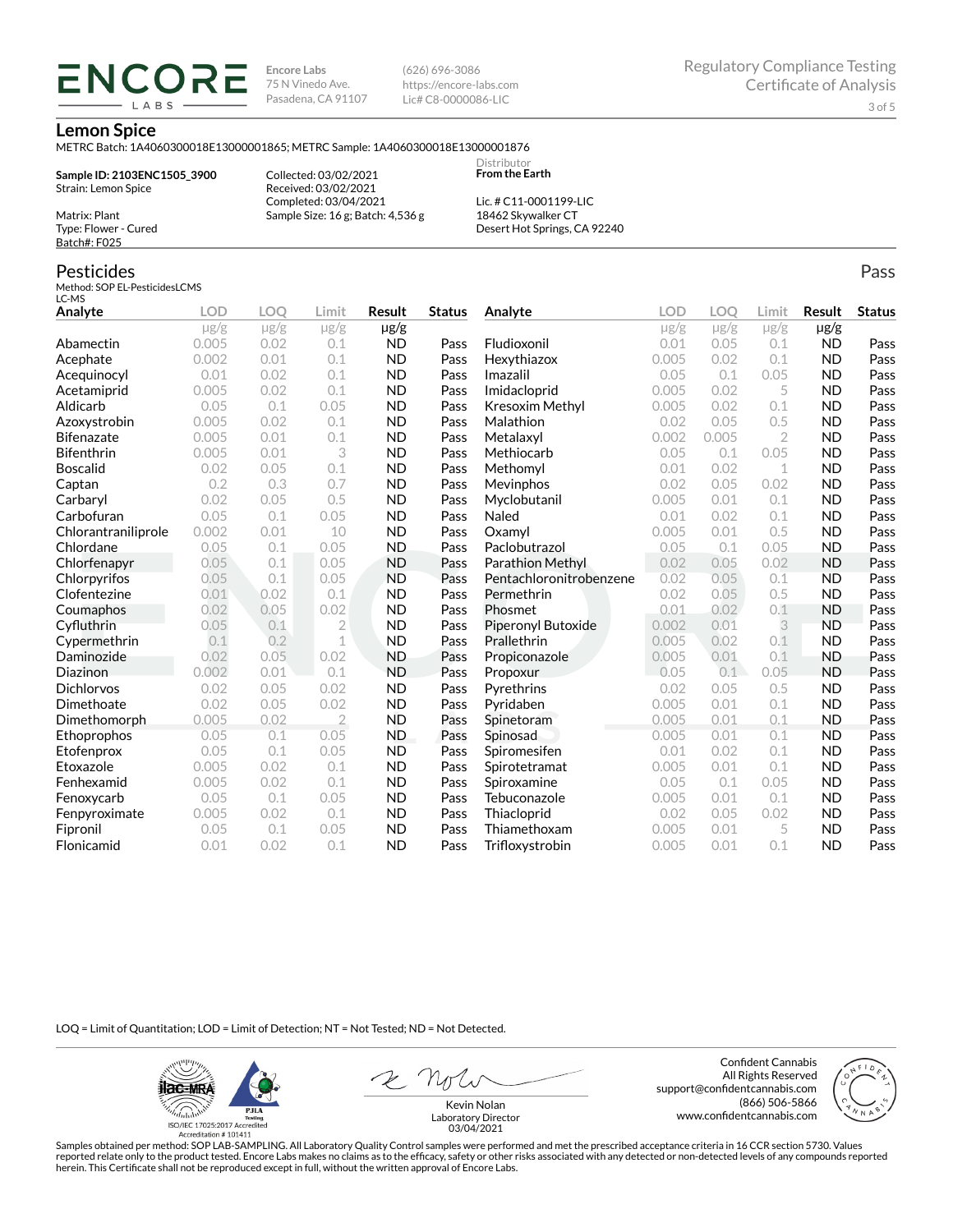**ENCORE Encore Labs** 75 N Vinedo Ave. Pasadena, CA 91107 LABS

(626) 696-3086 https://encore-labs.com Lic# C8-0000086-LIC

Pass

#### **Lemon Spice**

METRC Batch: 1A4060300018E13000001865; METRC Sample: 1A4060300018E13000001876

|                                                       |                                   | Distributor                  |  |
|-------------------------------------------------------|-----------------------------------|------------------------------|--|
| Sample ID: 2103ENC1505 3900                           | Collected: 03/02/2021             | <b>From the Earth</b>        |  |
| Strain: Lemon Spice                                   | Received: 03/02/2021              |                              |  |
|                                                       | Completed: 03/04/2021             | Lic. # C11-0001199-LIC       |  |
| Matrix: Plant                                         | Sample Size: 16 g; Batch: 4,536 g | 18462 Skywalker CT           |  |
| Type: Flower - Cured                                  |                                   | Desert Hot Springs, CA 92240 |  |
| Batch#: F025                                          |                                   |                              |  |
| <b>Mycotoxins</b>                                     |                                   |                              |  |
| Method: SOP EL-PesticidesLCMS<br>$\sim$ $\sim$ $\sim$ |                                   |                              |  |

| LC-MS                   |       |       |               |            |               |
|-------------------------|-------|-------|---------------|------------|---------------|
| Analyte                 | LOD   | LOC   | Limit         | Result     | <b>Status</b> |
|                         | µg/kg | µg/kg | $\mu$ g/ $kg$ | $\mu$ g/kg |               |
| <b>B1</b>               |       |       |               | <b>ND</b>  | Tested        |
| B <sub>2</sub>          |       |       |               | <b>ND</b>  | <b>Tested</b> |
| G <sub>1</sub>          |       |       |               | <b>ND</b>  | <b>Tested</b> |
| G <sub>2</sub>          |       |       |               | <b>ND</b>  | <b>Tested</b> |
| Ochratoxin A            |       |       | 20            | <b>ND</b>  | Pass          |
| <b>Total Aflatoxins</b> |       |       | 20            | <b>ND</b>  | Pass          |



Date Tested: 03/03/2021 LOQ = Limit of Quantitation; LOD = Limit of Detection; NT = Not Tested; ND = Not Detected.



Confident Cannabis All Rights Reserved support@confidentcannabis.com (866) 506-5866 www.confidentcannabis.com



Kevin Nolan Laboratory Director 03/04/2021

Samples obtained per method: SOP LAB-SAMPLING. All Laboratory Quality Control samples were performed and met the prescribed acceptance criteria in 16 CCR section 5730. Values reported relate only to the product tested. Encore Labs makes no claims as to the efficacy, safety or other risks associated with any detected or non-detected levels of any compounds reported<br>herein. This Certificate shall